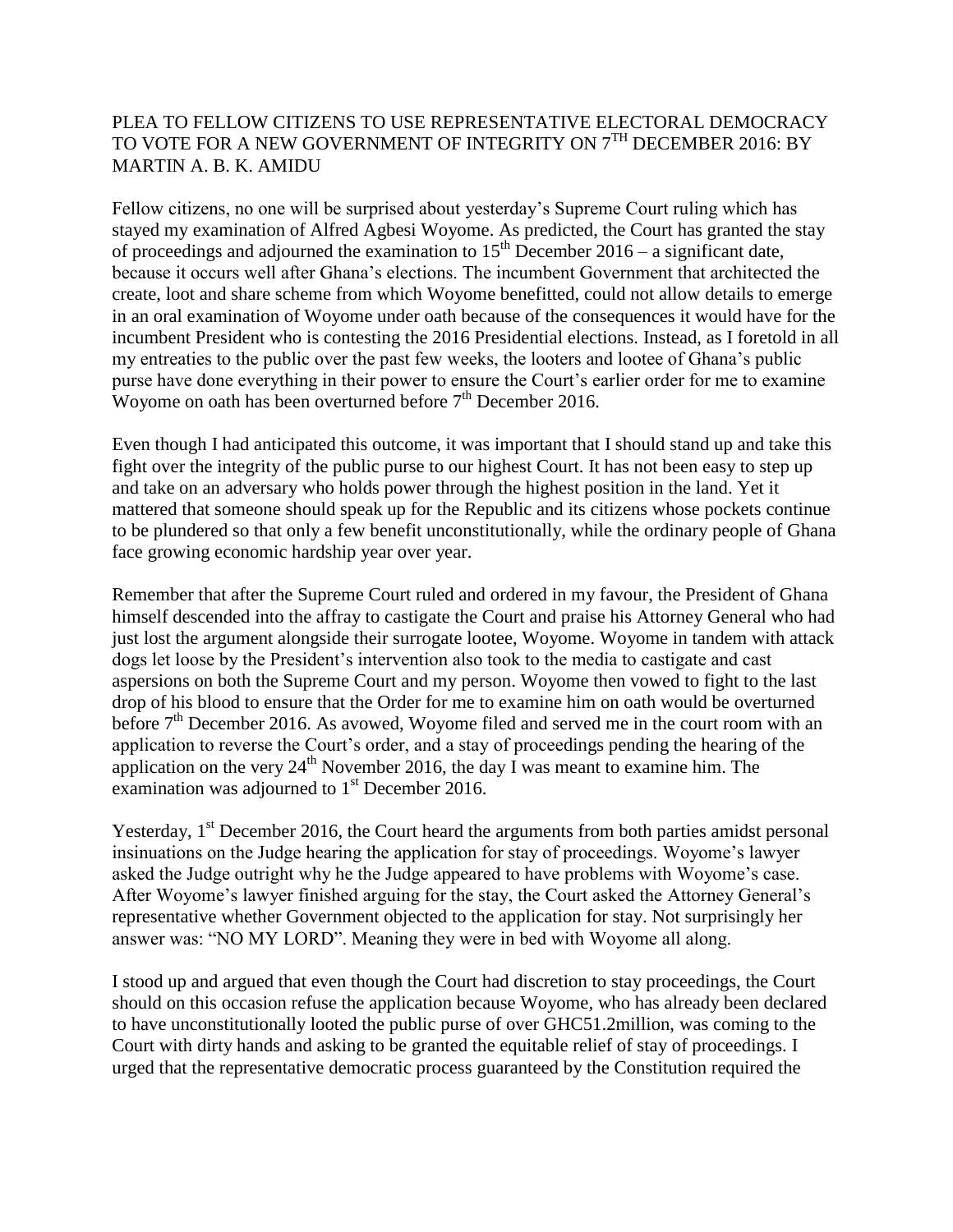public to hear of Woyome's means and property and the reasons why Woyome had refused to pay back the monies more than two years after the Court's order to Woyome to do so.

Alas, the stay was granted, as I had predicted. Fellow citizens, the technical processes of the law have been used to ensure Woyome does not take the stand before  $7<sup>th</sup>$  December 2016. It is true that the efforts of the President and Woyome have succeeded in preventing you from hearing in examination on oath what happened to the public purse looted by the John Mahama Government for their Lootee, Woyome. But the Constitution provides you with one important chance to ensure that this President does not have the opportunity ever again to protect his lootee, Woyome, from refunding their unconstitutional loot.

Right now you have the power to change this incumbent President at the Presidential elections on  $7<sup>th</sup>$  December 2016. Should you vote for this looter President on  $7<sup>th</sup>$  December 2016 we cannot get our over GHC51.2million back with the accruing interest because he would continue to protect Woyome as he has done since assuming office.

As the Citizen Vigilante, I have done everything I could to use the constitutional process to compel Woyome to pay back the monies he owes to the people of Ghana. Now I ask that you use Ghana's democratic process to stand up for what's right, and to protect the public purse from being plundered with impunity by the incumbent Government whose conduct has been found to be unconstitutional right alongside the likes of people like Alfred Agbesi Woyome.

The representative democratic process provided for in our Constitution gives citizens the power to change corrupt Governments and public purse looters like this President's Government once every four years at the Presidential elections. Vote this President out on  $7<sup>th</sup>$  December 2016 so that we do not need any further examination orally on oath of Woyome by me in person for you to get your money back. The new Government will have the duty of getting your money back in the shortest possible time because of the confidence you would have reposed in it.

Do we wait another four years while a John Mahama Government drags its feet and shields the very lootees it has helped? Fellow Citizens, if you vote the incumbent President back into power after  $7<sup>th</sup>$  December 2016, I can assure you that no examination on oath by me will ever get your money back again. You will be re-electing a Government that has been deceiving you about its intention to retrieve even a pesewa. This is why if we want our money back plus every interest on it we must vote for a new President on  $7<sup>th</sup>$  December 2016.

Up until now I have preferred to concentrate on the loot of GHC51.2million by the Government for Woyome with Austro-Invest, the incumbent Attorney General's former client, and the Waterville case with over  $E47$ million unconstitutional loot by this Government again for Waterville. Fellow citizens, any time I have urged you to vote for a new President, we are met with the Government machinery reframing that this President has fought corruption and brought development. I now take up the invitation to address those lies about the incumbent President's position on corruption that plunders public coffers, and to set the records straight.

The lies about the incorruptibility of this President do not hold up to scrutiny against the available evidence. Just visit my website and read my article dated  $8<sup>th</sup>$  October 2012 titled: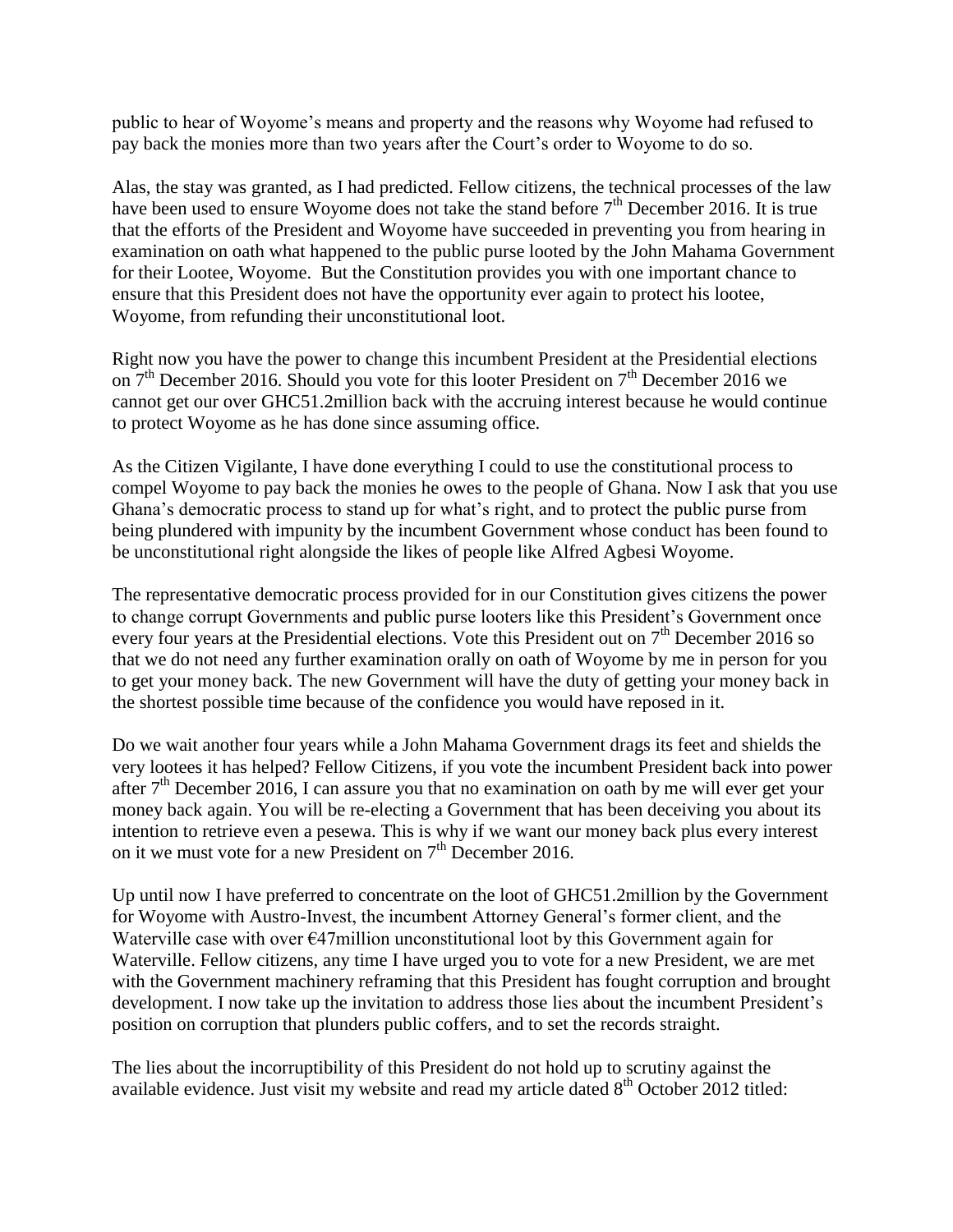"Reporting a sitting President or Government to any public institution to be investigated for corruption" for evidence of this President and his Government's irredeemable corruption.

Let us look at examples of how the incumbent President has plundered the public purse. Do you remember SADA where the President's own kinsmen and others who raped the public purse have never been dealt with? Why? Because the President could not see to its prosecution since the President is himself tainted by it. Do you recall the other projects such as the forestation of northern Ghana and the guinea fowls being reared for Upper East Region; projects that never existed and which were corrupt practices traceable to the President himself. And so once again, he protected his friends.

Take time to analyze the Atuabo Free Port Agreement and you cannot fail to see the corruption embodied in it with Government institutions like SNNIT, GHAPOHA and others being forced to contribute to the free carried interest which the foreign beneficiary was to pay to the Government of Ghana. When some MPs went to Court to question the contract, President Mahama said online that David Cameron, then Prime Minister of the United Kingdom had helped him, the President, to get Lonrho to invest in Ghana. What the President failed to reveal was that he and his other Ministers had personally made several personal visits to Lonrho in Mauritius on the matter. It was an enterprise of corruption.

Show us just one conviction resulting from this incumbent President's so called anti-corruption campaign. This President pretends to prosecute only those he dislikes like Abuga Pele, the MP for Paga, and a few others. But he only uses the pretended prosecutions to whip his wayward Party members into line.

Heed well, they say past behavior is a predictor of future behavior. John Mahama is not a newcomer to the corrupt practice of aiding the looting of the public purse. As a condition for President Mills signing the controversial executive consent to permit the E.O. Group to assign its \$300 million shares to Tullow, the E.O. Group agreed to pay \$13 million to the Government for the development of the Western Region, and they called it corporate social responsibility. It was John Mahama (as the Vice President) who orchestrated the unlawful deal which I refused to endorse as the Attorney General at the time. It was Mahama who ensured that the \$13million was paid not to the Government of Ghana for the benefit of the people, but into private pockets – which the late President Mills was shocked to hear shortly before his death.

So what is the talk of anti-corruption by this incumbent President Mahama? During his tenure, Ben Kumbour who succeeded me as Attorney General refused to give the indemnity that was demanded from me by this President (then as Vice President). The indemnity was given in December 2014 when the late Miss Aikins (who was DPP when I was Attorney General) was ordered to produce that criminal case docket I had left in her custody to an officer of the Attorney General's office upon the instructions of this President. We are told this President is incorruptible? Tell it to the marines.

Let me remind the public that the late Prof. Mills became convinced of the necessity to set up a committee to investigate the hue and cry about the prices for the acquisition of five (5) aircraft for the Ghana Armed Forces in July 2011. A Committee to Investigate the Processes of the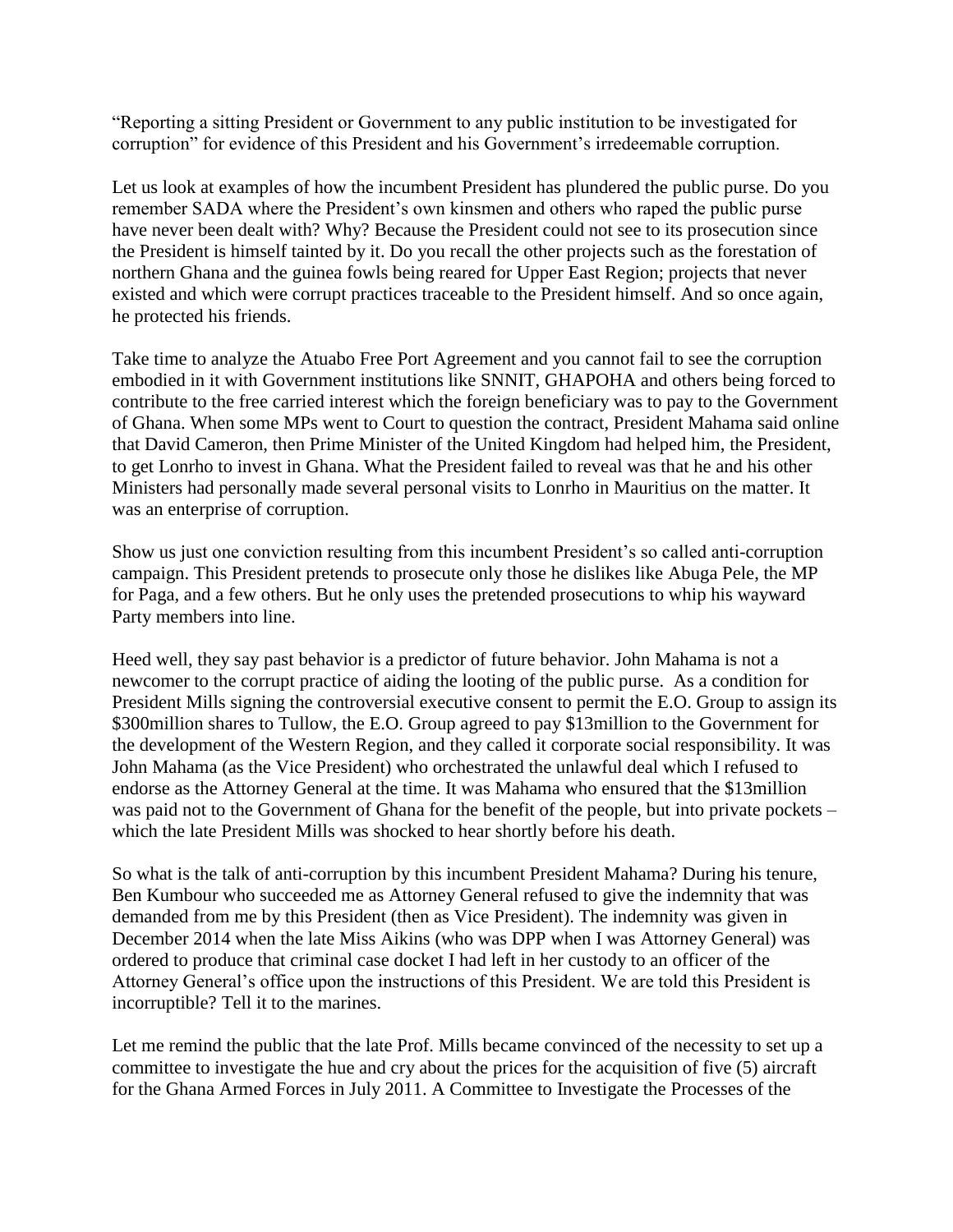Acquisition of Five Aircrafts (5) including Embraer 190 Aircraft and hanger for the Ghana Armed Forces consisting of Mr. William Aboah, Mr. George Amoah, and Brig. Gen. Allotey (Rtd) and former Judge Advocate-General, was put together. President Mills asked me to instruct and draft the terms of reference for the Committee as follows: "(i) to investigate the processes adopted in selecting, negotiating, and agreeing on the acquisition of the aircrafts; (ii) to investigate the competitive advantage, prices of the aircrafts and the level of economic and financial due diligence conducted by relevant agencies in the process of acquisition of the aircrafts; and (iii) to investigate any other matter that in the opinion of the Committee is reasonably related to the foregoing terms of reference."

The suspected corruption involving President Mahama, then the Vice President, was covered up because pressure groups never allowed the Committee to take off. The future of the Committee was compromised for good when upon becoming President, this President appointed the Chairman of the Committee as his National Security Adviser, whom he dispensed with not long after to shut him up. The revelations of endemic corruption in Brazil over the past few years should alert everyone as to what happened during the aircraft purchases from Brazil. It is not too late. A new Government can look into it again.

The National Anti-Corruption Action Plan? See my website for comments. Nothing concrete has happened except white washing Government corruption. The Code of Conduct for Public Officers was work in progress under Mills and has never been enacted. In spite of it, Ministers who are accused of corruption in the award of contracts for bus rebranding are simply asked to resign. Is that the famous fight this President conducts against corruption which strips Ghana's public coffers bare?

What of the Ford Expedition saga? As he himself has said, John Mahama truly did not need a Ford Expedition. Why then was the Ford Expedition sent to the President through the Ghana Ambassador to Burkina Faso? One just has to read the letter from the Ghana Embassy to Burkina Faso to the border authorities at Paga which was dated 29<sup>th</sup> October 2012 and use common sense and the answer is obvious.

Mahama had just assumed office after Mills' death and he was going into elections unprepared financially. However, the President's friend and beneficiary of contracts when the President had just assumed office was ready to provide financial support. The only way funds could be unconstitutionally imported into Ghana from Burkina Faso was to be ingenious: through the Ford Expedition as the wrapper wrapping the many dollars needed for the Mahama campaign. No searches. No questions. The dollars are retrieved from the vehicle in Accra. The Ford Expedition is useless thereafter to the President. CHARAJ had no jurisdiction but the President was too happy to have his own institution purport to clear him. A farce to make the public believe the President has the people's interests at heart, and that his institutions will protect the public purse – while all the while it covered an unconstitutional scheme at election time. Fight against corruption indeed!

These loose interpretations of corruption define the nature of an incumbent President who is seeking to be re-elected. An incumbent President who places his own interests and those of his friends and cronies ahead of the very people he is sworn to protect. An incumbent President who